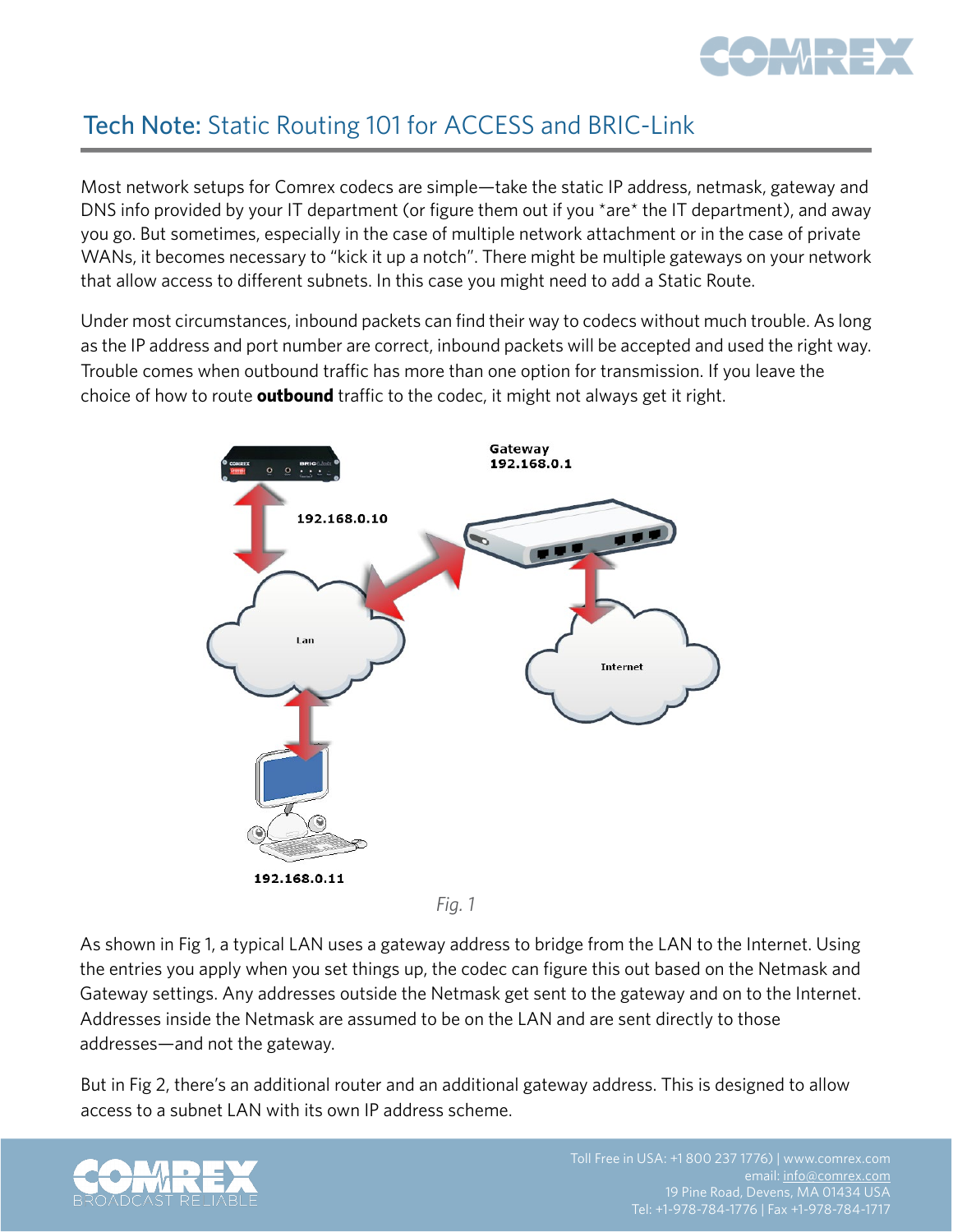

We need a way to instruct the codec that addresses within this secondary subnet are neither local LAN addresses nor public Internet addresses, and must be sent to this secondary gateway for relay to the subnet.

When the codec has an outbound packet ready to send, it will consult an internal "routing table" it maintains in software, which includes information about the networks to which it is directly connected, as well as any defined default gateways. Static routes are basically a way to edit this "routing table" for a certain range of IP addresses, giving the option to send specific packets to a specific gateway as shown in Fig 2.

When a codec has more than one network attached and active (e.g. when using CrossLock over multiple networks) each network will generally be programmed with an outbound Gateway address as shown in Fig 3.



*Fig 3*



email: [info@comrex.com](mailto:info@comrex.com)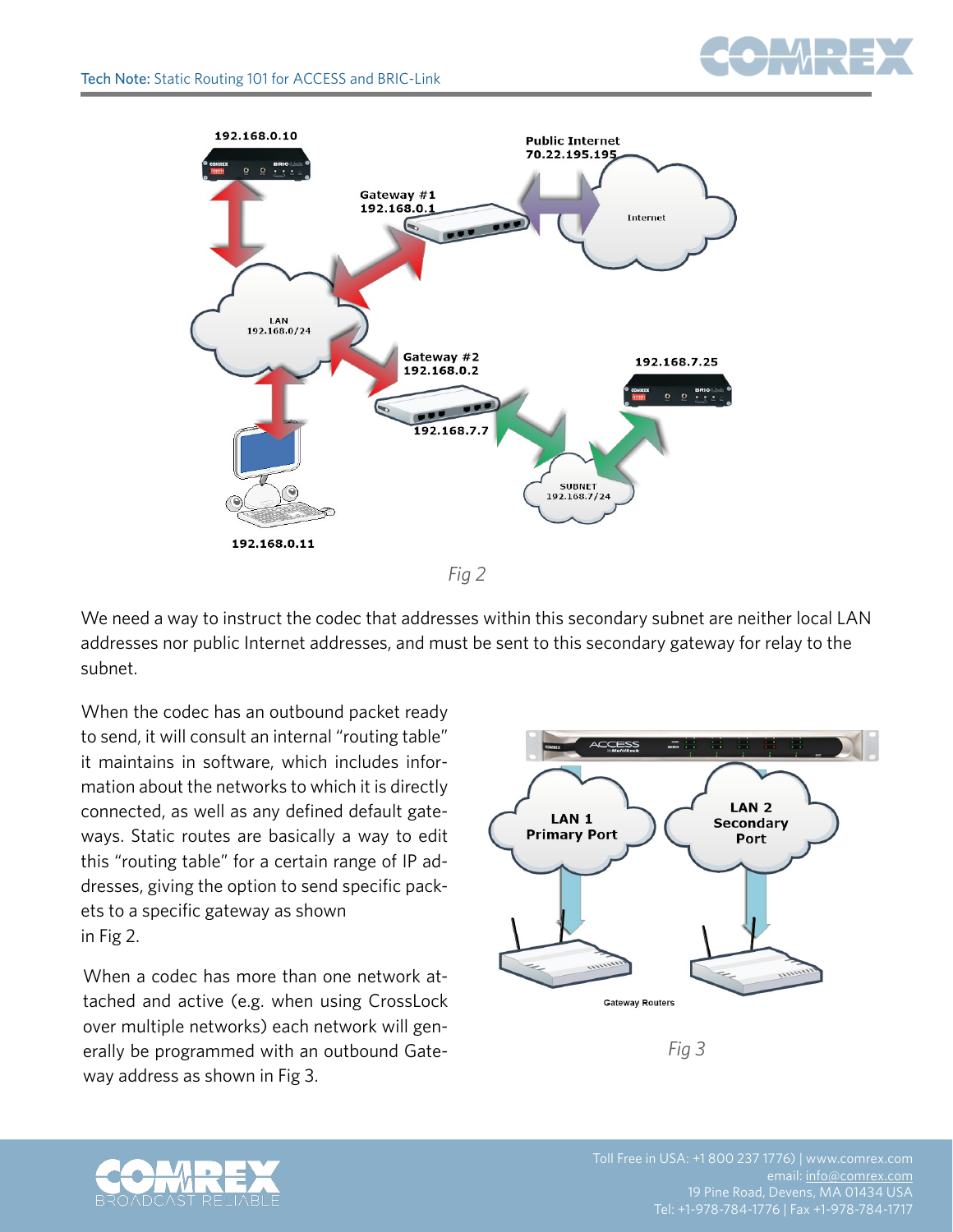

The basic network settings allow for defining a Gateway address for each port. If both of these Gateway routers attach to the public Internet, this works fine – the codec implements connection-based policy routing, which makes a note of which interface a connection was created with, and makes sure that outgoing packets associated with that connection always use the same interface. For outgoing connections, either route would work fine, but the connection-based policy routing makes sure that it will not later switch to a different route.

But for example if the secondary port shown in Fig 3 is a private network (e.g. sending packets to another codec with split Public/Private networking), it matters a lot which port sends the packets. Packets sent on the Primary will not reach the receiver's private network port, and packets sent from the Secondary will not reach the public Internet.

By creating a static route, we can instruct the codec to send packets with specific outbound addresses to a specific gateway.

## Setting Static Routes on ACCESS/BRIC-Link

Network setup on ACCESS/BRIC-Link involves defining "locations" that hold the vital entries for that network. Multiple locations can be created if you tend to move your codec between networks. But most stationary codecs have just one location defined, called "default". Whether you're using a custom designed location or the default, Static Routes are added within the location settings.

| <b>Device Settings</b>                                                                                                                                                                                                                                                    |                                                                                                                                               | <b>Adjust Device Setting</b>                           | Let's assume yo                                                                                                                                                                                                                     |
|---------------------------------------------------------------------------------------------------------------------------------------------------------------------------------------------------------------------------------------------------------------------------|-----------------------------------------------------------------------------------------------------------------------------------------------|--------------------------------------------------------|-------------------------------------------------------------------------------------------------------------------------------------------------------------------------------------------------------------------------------------|
| Name<br>Enabled<br>Active Network Location<br><b>NETWORK LOCATIONS</b><br><b>ADD LOCATION</b><br>Default<br>▼ Mike's Complex Network<br><b>DELETE LOCATION</b><br>Name<br>IP Type<br>IP Address<br>IP Netmask<br>IP Gateway<br>IP DNS Primary<br><b>P. Pris secondary</b> | Secondary Ethernet Port<br>Yes<br>Default<br>Mike's Complex Network<br>Static<br>192.168.0.100<br>255.255.255.0<br>192.168.0.1<br>192.168.0.1 | <b>Mike's Complex Network</b><br>Network configuration | ed a location on<br>ondary Etherne<br>(or set the det<br>tion correctly)<br>to add a static re<br>the Network M<br>your web brows<br>lect the Ethern<br>to show a list of<br>currently assign<br>Choose default<br>a new location a |
| <b>STATIC ROUTES</b><br><b>ADD STATIC ROUTE</b>                                                                                                                                                                                                                           |                                                                                                                                               |                                                        | standard static<br>in Fig 4. Select "<br>Route" and you                                                                                                                                                                             |
|                                                                                                                                                                                                                                                                           | Fia 4                                                                                                                                         |                                                        | options in Fig 5.                                                                                                                                                                                                                   |

Let's assume you've created a location on your Secondary Ethernet adapter (or set the default location correctly) and want to add a static route. Enter the Network Manager via your web browser and select the Ethernet adapter to show a list of locations currently assigned to it. Choose default or create a new location and set the standard static IP info as in Fig 4. Select "Add Static Route" and you'll get the





email: [info@comrex.com](mailto:info@comrex.com) Tel: +1-978-784-1776 | Fax +1-978-784-1717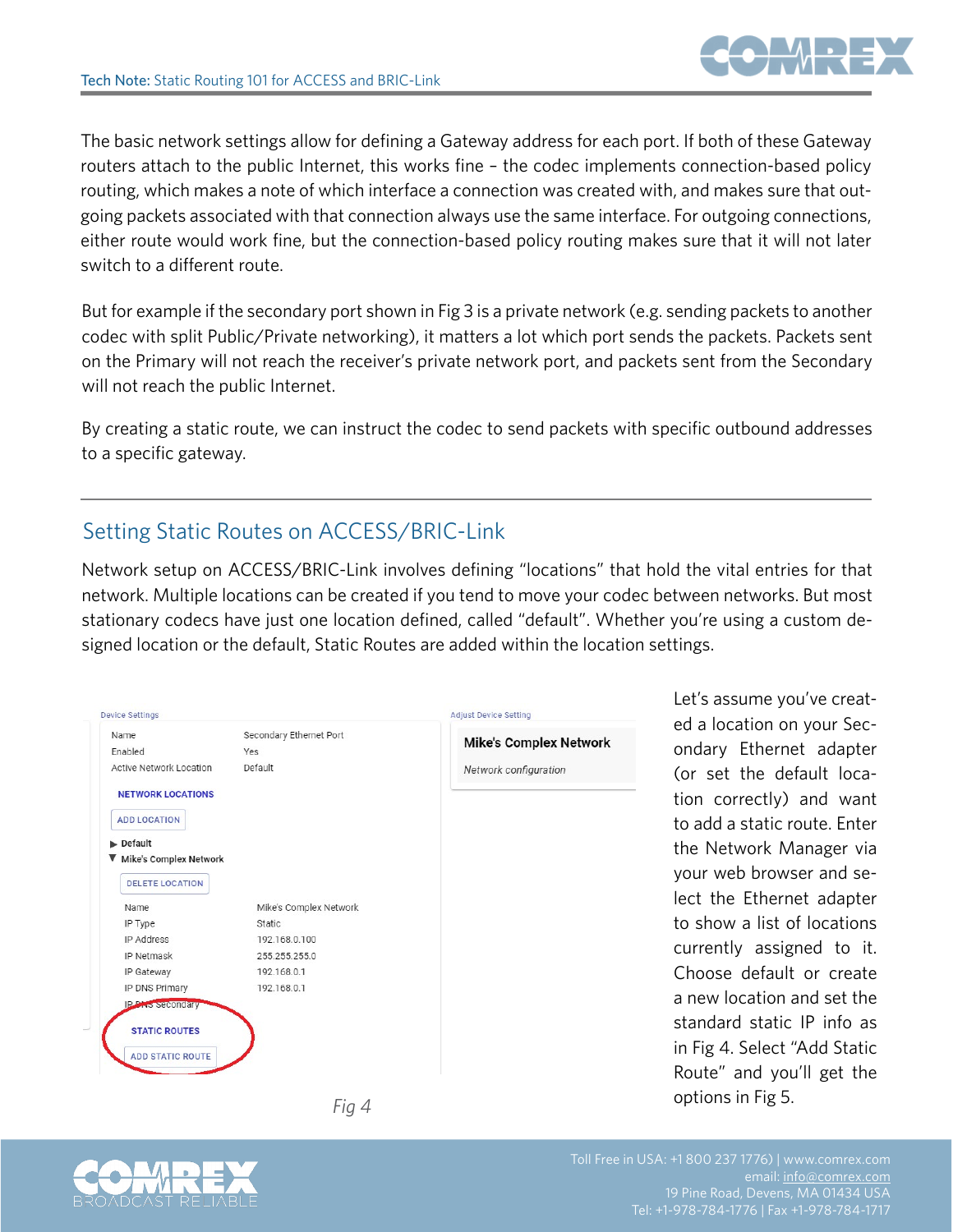

| Name                           | Secondary Ethernet Port |                            |
|--------------------------------|-------------------------|----------------------------|
| Enabled                        | Yes                     | Gateway to Oz              |
| <b>Active Network Location</b> | Default                 | Static route configuration |
| <b>NETWORK LOCATIONS</b>       |                         |                            |
| <b>ADD LOCATION</b>            |                         |                            |
| $\blacktriangleright$ Default  |                         |                            |
| Mike's Complex Network         |                         |                            |
| <b>DELETE LOCATION</b>         |                         |                            |
| Name                           | Mike's Complex Network  |                            |
| IP Type                        | Static                  |                            |
| IP Address                     | 192.168.0.100           |                            |
| IP Netmask                     | 255.255.255.0           |                            |
| IP Gateway                     | 192.168.0.1             |                            |
| IP DNS Primary                 | 192.168.0.1             |                            |
| IP DNS Secondary               |                         |                            |
| <b>STATIC ROUTES</b>           |                         |                            |
| <b>ADD STATIC ROUTE</b>        |                         |                            |
|                                |                         |                            |
| Gateway to Oz                  |                         |                            |
| <b>DELETE STATIC ROUTE</b>     |                         |                            |
| Name                           | Gateway to Oz           |                            |
| Address                        | 192.168.7.2             |                            |
| Netmask                        | 255.255.255.0           |                            |
| Gateway                        | 192.168.0.2             |                            |
| Metric                         | 1                       |                            |
|                                |                         |                            |

Add the following information to the appropriate fields:

1) Name - Any familiar name for your subnet goes here.

2) IP address - Any IP address within the range you wish to route statically. For example, if your subnet consists of 192.168.7.0->192.168.7.255, you can put the address of 192.168.7.2 here.

3) Netmask - This entry, along with the IP address, defines the range of addresses that will be routed statically.

4) Gateway - The address on the LAN that contains the gateway for this subnetwork. All data sent to the subnet by the codec will be sent to this address. This address will not be on the destination subnetwork, but rather will be an address on the local LAN.

5) Metric - A priority setting for those with multiple subnets. Leave this at default of 1 for most users.